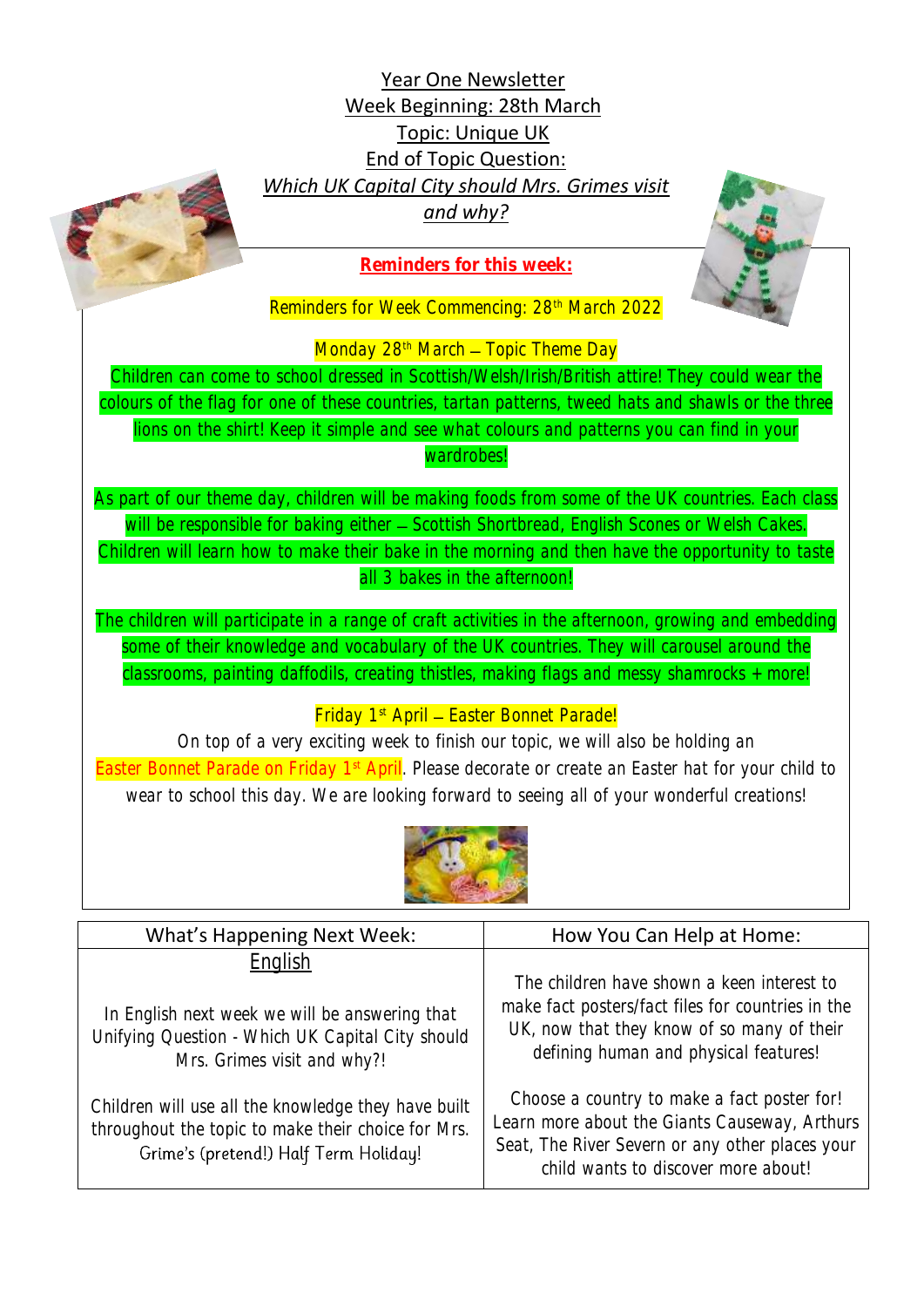|                                                                                                                                                                                                                                                                                                                                                                                     | This will be great inspiration for their letter<br>writing next week and may really help them to<br>decide where Mrs Grimes should go!<br>ESQ. Institute is car United<br>It Suffering the first and<br>Basic Jumilles<br>第 11<br>conteiled and<br><b>WESTHER</b><br>to be toring it is family for<br>THE PER THE GINE MINE<br>and to A With Found<br><b>MAIL OLLE B. RACHINGO THE</b><br><b>WHILES EXTRAGING</b><br>on Perry Common St frontal<br>bedeak From Love Winne Incente CAN<br><b>COTE THAT ROBE HATAM</b><br><b>A THEIR STEPS AND LEAR WHIP WILL</b><br><b>ITOLITTA AND BLEAKS</b><br><b>L.A.MIE</b><br>$2401 + 15 - 1$ |
|-------------------------------------------------------------------------------------------------------------------------------------------------------------------------------------------------------------------------------------------------------------------------------------------------------------------------------------------------------------------------------------|------------------------------------------------------------------------------------------------------------------------------------------------------------------------------------------------------------------------------------------------------------------------------------------------------------------------------------------------------------------------------------------------------------------------------------------------------------------------------------------------------------------------------------------------------------------------------------------------------------------------------------|
| Phonics<br>Please note that next week we will<br>be doing phonics assessments,<br>where your child will read some<br>sounds they have been taught to<br>their teacher, instead of 1:1 reading (books).<br>Therefore, there will not be notes in reading<br>records this week.                                                                                                       | Please practise some spellings for the tricky<br>words we have covered this term:<br>oh<br>their<br>once<br>our<br>because                                                                                                                                                                                                                                                                                                                                                                                                                                                                                                         |
| <u><b>Maths-Weight and Capacity</b></u><br>We'll be finishing off our work on weight<br>and then rounding the week out with work<br>on capacity. The be exploring containers'<br>capacity first with water (outside!) and then<br>for some more detailed measuring they'll<br>be using rice; seeing how many full loads<br>from a small container it takes to fill a<br>larger one. | Why not try some capacity measuring<br>this weekend? Find a larger container<br>and a smaller one. A large mixing bowl<br>and a small cup would be ideal. How<br>many cup fulls does it take to fill the<br>bowl? You could use water, rice or kinetic<br>sand if you have any to hand. Send in any<br>pictures through Dojo!                                                                                                                                                                                                                                                                                                      |
| <b>Science - Planting Seeds</b><br>This week the children will be learning about<br>plants, seeds and how spring brings growth and<br>life. They will be getting their hands dirty as they<br>plant their own seeds which they will be taking<br>home to help grow.                                                                                                                 | Head out to the park or into your garden. Take<br>a close look at a flowering plant. How many<br>parts of a flowering plant can your child name?<br>Can they identify the leaves, stem, petals,                                                                                                                                                                                                                                                                                                                                                                                                                                    |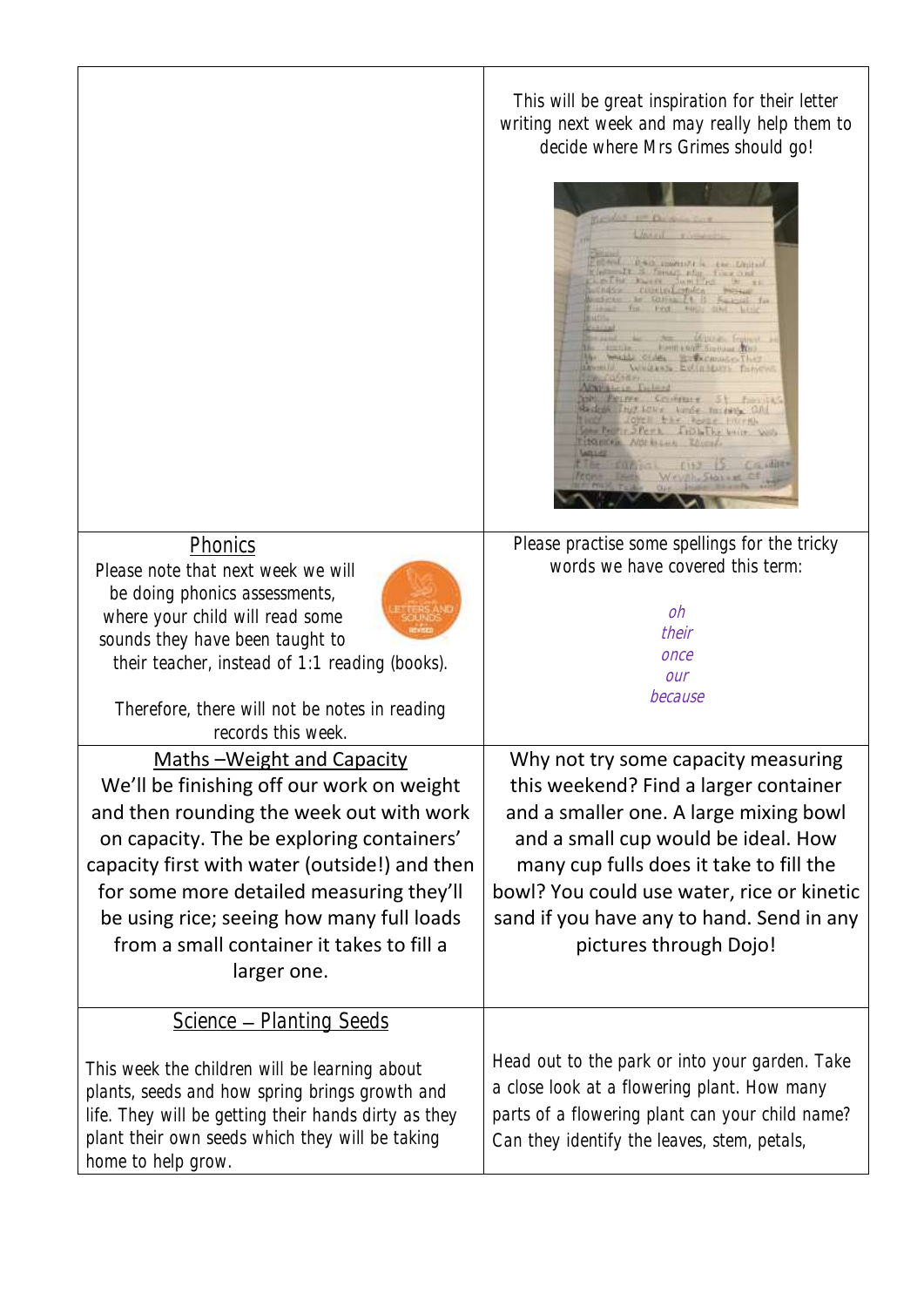